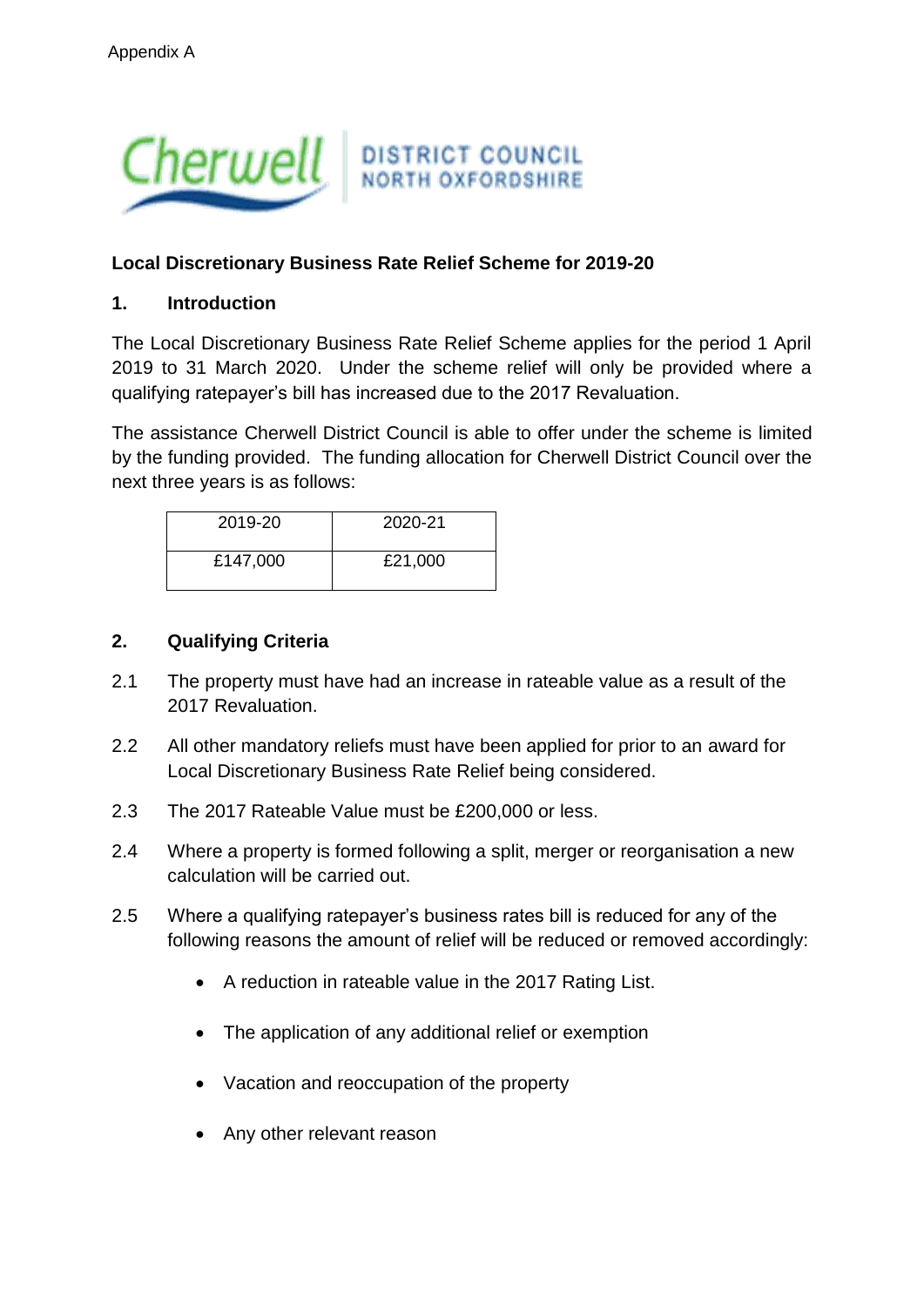2.6 A cap of £50.00 has been introduced so that the relief awarded is for eligible properties where the amount of relief is £50.00 or more.

## **3. Exclusions**

- 3.1 Relief will not be awarded to the following types of ratepayers and properties:
	- Precepting bodies (County, District and Parish Councils)
	- Banks, building societies and other maior financial institutions
	- Multi-national businesses or large chains
	- Businesses which occupy 3 or more properties
	- National Health Service
	- **Charities**
	- Central Government bodies

### 3.2 Unoccupied properties

3.3 Where the award of relief would not comply with EU law on State Aid.

### **4. State Aid**

Ratepayers will be required to confirm that they have received any other State Aid that exceeds €200,000 in total including any other rates relief being granted for premises other than the one to which the declaration relates, under the De Minimis Regulations EC 1417/2013.

Further information on State Aid law can be found at<https://www.gov.uk/state-aid>

### **5. How will the Local Discretionary Business Rate Relief be calculated?**

Local Discretionary Business Rate Relief will be calculated after any or all of the following have been applied:

- Exemptions and other reliefs
- Transitional arrangements

### **6. Application Process**

The Council will automatically award business rates relief to qualifying businesses.

The amount of relief awarded each year will be subject to review such that the total relief doesn't exceed the funding allocation from government.

This policy will be published on the Council's website [www.cherwell.gov.uk.](http://www.cherwell.gov.uk/)